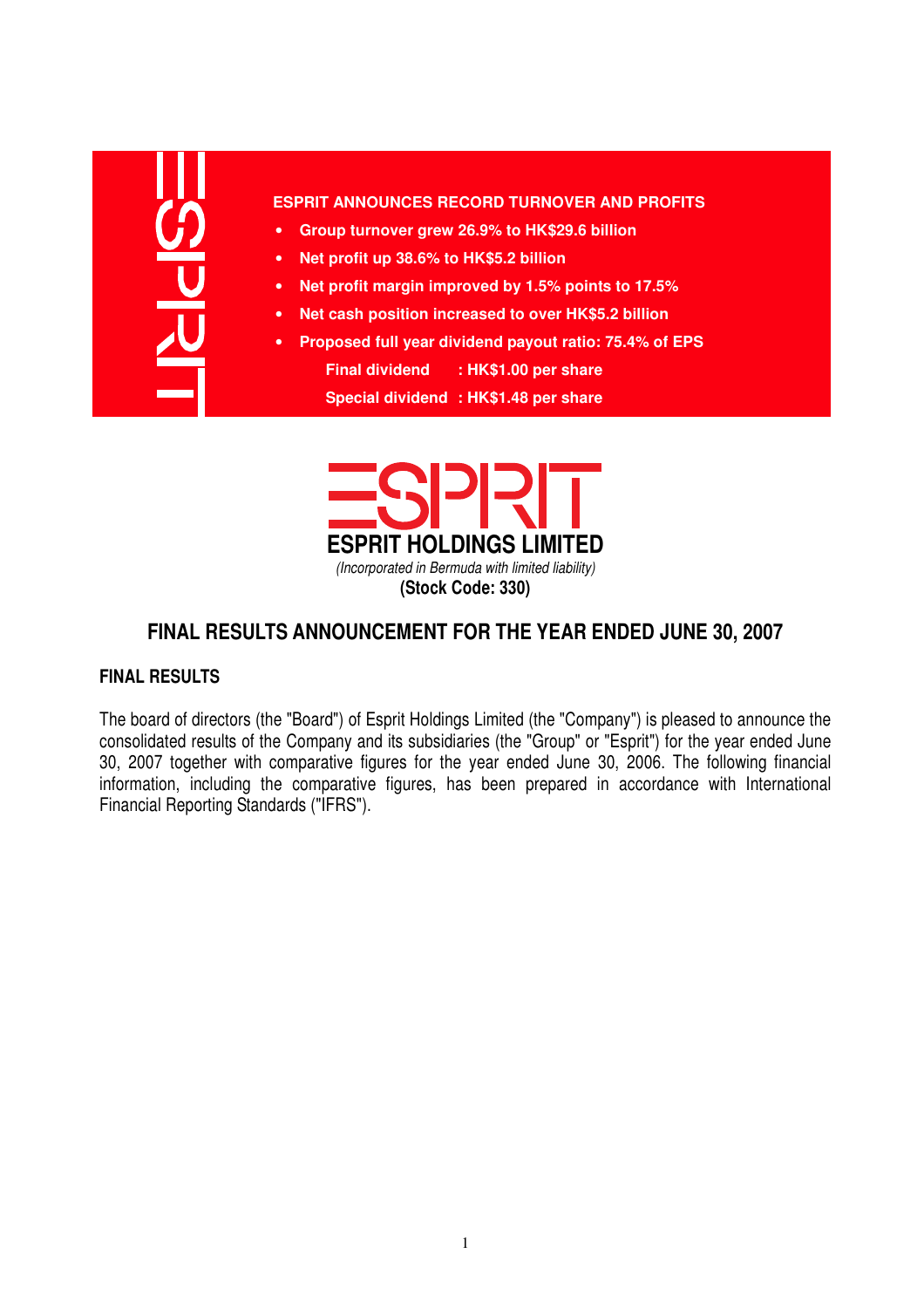# **CONSOLIDATED INCOME STATEMENT**

|                                                                                                       |                | For the year ended June 30,<br>2007                 | 2006                                               |
|-------------------------------------------------------------------------------------------------------|----------------|-----------------------------------------------------|----------------------------------------------------|
|                                                                                                       | <b>Notes</b>   | <b>HK\$ million</b>                                 | HK\$ million                                       |
| <b>Turnover</b><br>Cost of goods sold                                                                 | $\overline{2}$ | 29,640<br>(13, 755)                                 | 23,349<br>(11, 051)                                |
| <b>Gross profit</b><br>Staff costs<br>Operating lease charge<br>Depreciation<br>Other operating costs |                | 15,885<br>(3, 514)<br>(2, 325)<br>(597)<br>(3, 190) | 12,298<br>(2, 815)<br>(1,938)<br>(532)<br>(2, 248) |
| <b>Operating profit</b><br>Interest income<br>Finance costs<br>Share of results of associates         | 3              | 6,259<br>149<br>130                                 | 4,765<br>37<br>(1)<br>84                           |
| <b>Profit before taxation</b><br><b>Taxation</b>                                                      | $\overline{4}$ | 6,538<br>(1, 358)                                   | 4,885<br>(1, 148)                                  |
| Profit attributable to shareholders                                                                   |                | 5,180                                               | 3,737                                              |
| <b>Dividends</b>                                                                                      | 5              | 3,916                                               | 2,817                                              |
| <b>Earnings per share</b>                                                                             |                |                                                     |                                                    |
| - Basic                                                                                               | 6              | <b>HK\$4.22</b>                                     | HK\$3.09                                           |
| - Diluted                                                                                             | 6              | <b>HK\$4.16</b>                                     | HK\$3.04                                           |
| Dividend per share                                                                                    |                | <b>HK\$3.18</b>                                     | HK\$2.31                                           |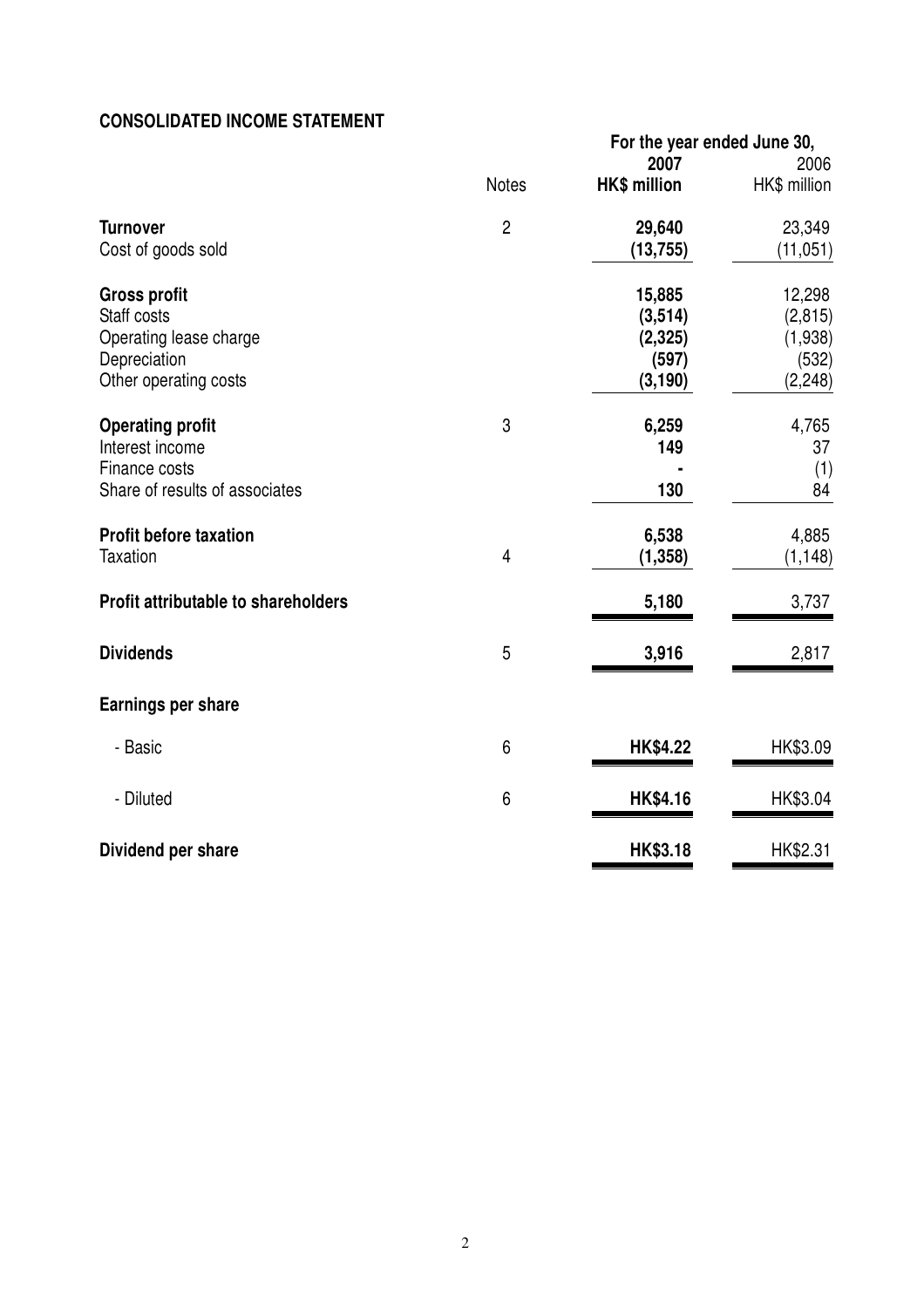# **CONSOLIDATED BALANCE SHEET**

|                                              |                |                     | As at June 30, |  |
|----------------------------------------------|----------------|---------------------|----------------|--|
|                                              |                | 2007                | 2006           |  |
|                                              | <b>Notes</b>   | <b>HK\$ million</b> | HK\$ million   |  |
| <b>Non-current assets</b>                    |                |                     |                |  |
| Intangible assets                            |                | 2,057               | 2,027          |  |
| Property, plant and equipment                |                | 2,525               | 2,429          |  |
| Other investments                            |                |                     | 8              |  |
| Investments in associates                    |                | 406                 | 269            |  |
| Prepaid lease payments                       |                | 175                 | 180            |  |
| Deferred tax assets                          |                | 396                 | 315            |  |
|                                              |                | 5,566               | 5,228          |  |
| <b>Current assets</b>                        |                |                     |                |  |
| Inventories                                  |                | 2,192               | 2,101          |  |
| Debtors, deposits and prepayments            | $\overline{7}$ | 3,991               | 2,702          |  |
| Amounts due from associates                  |                | 48                  | 102            |  |
| Bank balances and cash                       |                | 1,829               | 1,394          |  |
| Short-term bank deposits                     |                | 3,403               | 1,325          |  |
|                                              |                | 11,463              | 7,624          |  |
| <b>Current liabilities</b>                   |                |                     |                |  |
| Creditors and accrued charges                | 8              | 3,637               | 2,623          |  |
| Unsecured short-term bank loan               |                |                     | 250            |  |
| <b>Taxation</b>                              |                | 933                 | 514            |  |
|                                              |                | 4,570               | 3,387          |  |
| <b>Net current assets</b>                    |                | 6,893               | 4,237          |  |
| <b>Total assets less current liabilities</b> |                | 12,459              | 9,465          |  |
| Financed by:                                 |                |                     |                |  |
| Share capital                                |                | 123                 | 122            |  |
| <b>Reserves</b>                              |                | 11,958              | 8,985          |  |
| <b>Shareholders' funds</b>                   |                |                     |                |  |
| <b>Deferred tax liabilities</b>              |                | 12,081<br>378       | 9,107<br>358   |  |
|                                              |                | 12,459              | 9,465          |  |
|                                              |                |                     |                |  |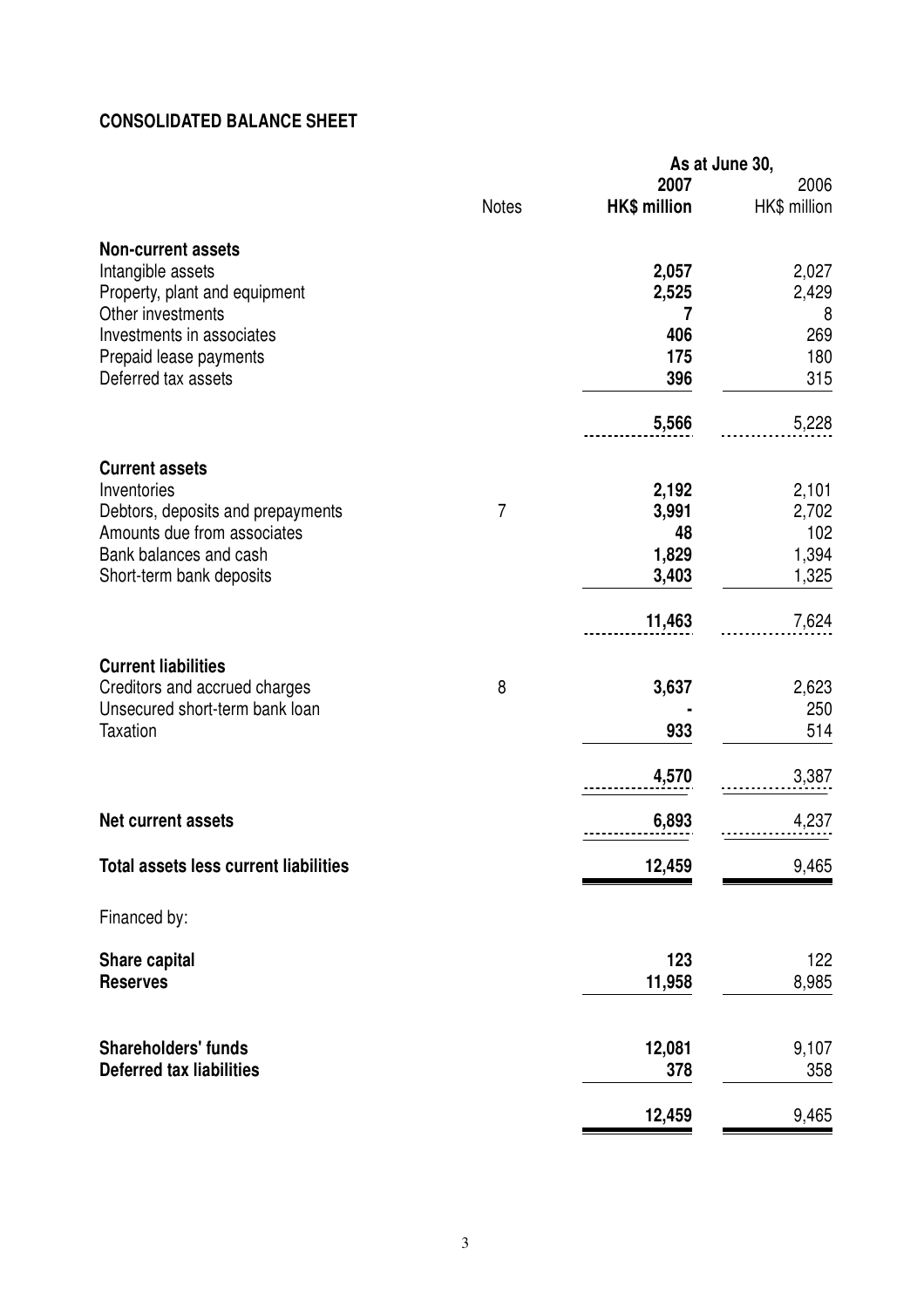## **NOTES TO THE CONSOLIDATED FINANCIAL STATEMENTS**

#### **1. Basis of preparation**

These consolidated financial statements of the Group have been prepared in accordance with IFRS.

The Group did not early adopt the following International Accounting Standard ("IAS"), IFRS and International Financial Reporting Interpretations Committee ("IFRIC") interpretations that have been issued in the period from July 1, 2006 up to the date of approval of these consolidated financial statements. The adoption of such standards will not result in substantial changes to the Group's accounting policies.

> **Effective for accounting periods beginning on or after**

| IAS 23 (Amendment) | <b>Borrowing Costs</b>                             | January 1, 2009  |
|--------------------|----------------------------------------------------|------------------|
| IFRS 8             | <b>Operating Segments</b>                          | January 1, 2009  |
| <b>IFRIC 10</b>    | Interim Financial Reporting and Impairment         | November 1, 2006 |
| <b>IFRIC 11</b>    | IFRS 2 - Group and Treasury Share Transactions     | March 1, 2007    |
| IFRIC 12           | <b>Service Concession Arrangements</b>             | January 1, 2008  |
| <b>IFRIC 13</b>    | <b>Customer Loyalty Programmes</b>                 | July 1, 2008     |
| <b>IFRIC 14</b>    | IAS 19 - The Limit on a Defined Benefit Asset,     | January 1, 2008  |
|                    | Minimum Funding Requirements and their Interaction |                  |

#### **2. Turnover and segment information**

The Group is principally engaged in wholesale and retail distribution and licensing of quality fashion and life-style products designed under its own internationally-known Esprit brand name, together with Red Earth cosmetics, skin and body care products.

|                                                          | 2007<br><b>HK\$ million</b> | 2006<br>HK\$ million |
|----------------------------------------------------------|-----------------------------|----------------------|
| Turnover<br>Sales of goods<br>Licensing and other income | 29,429<br>211               | 23,151<br>198        |
|                                                          | 29,640                      | 23,349               |

#### **Primary reporting format - business segments**

The Group's businesses are managed according to the nature of their operations and the products and services they provide. Each of the Group's business segments represents a strategic business unit that offers products and services which are subject to risks and returns that are different from those of other business segments. Inter-segment transactions are entered into under the normal commercial terms and conditions that would also be available to unrelated third parties. Global brand development costs are fully reflected within the licensing segment to reflect the Esprit brand owner's initiative to develop the brand globally both in existing and prospective new markets.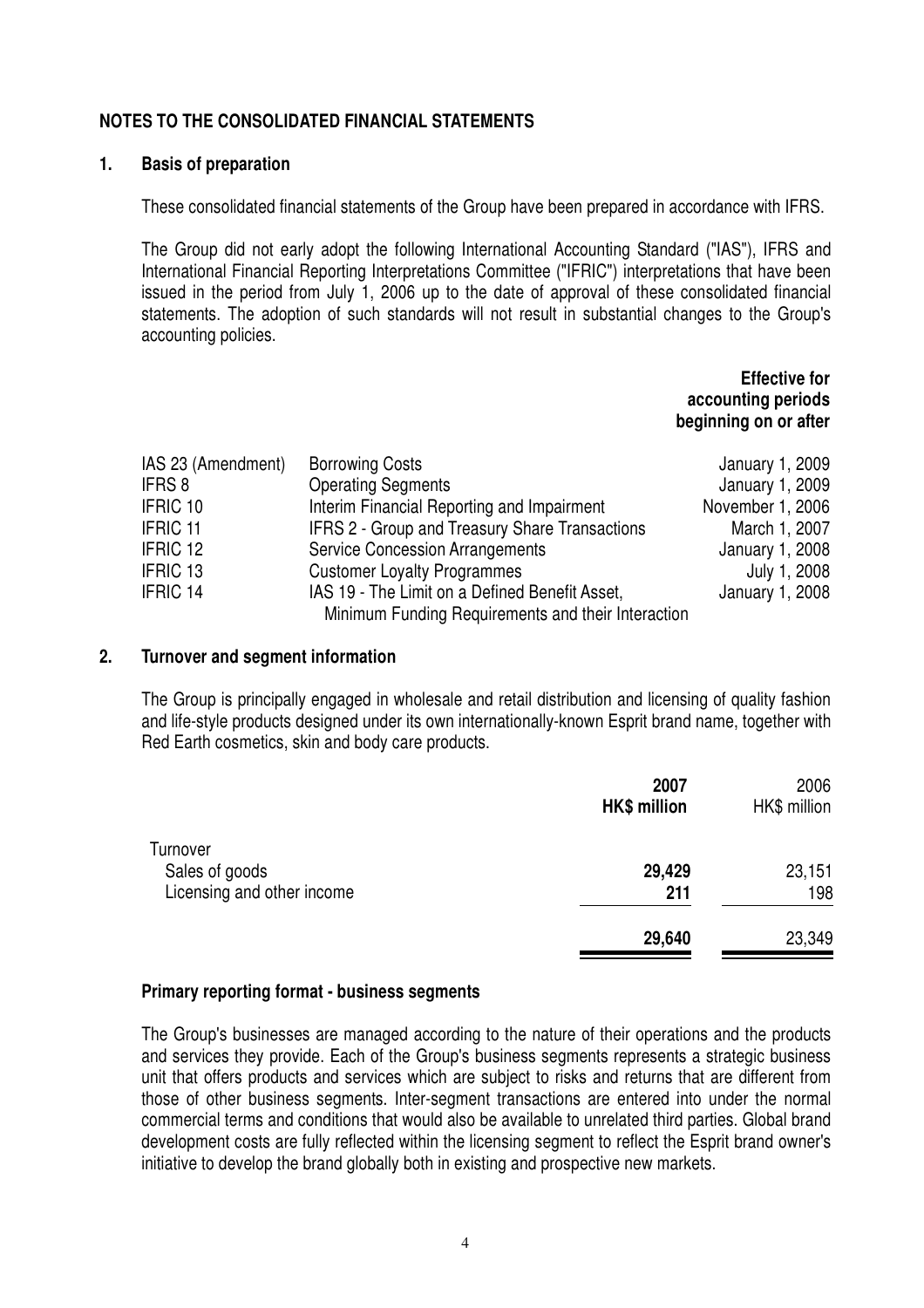|                                                                                                |                                  |                               | For the year ended June 30, 2007<br>Licensing |                                            |                              |  |  |
|------------------------------------------------------------------------------------------------|----------------------------------|-------------------------------|-----------------------------------------------|--------------------------------------------|------------------------------|--|--|
|                                                                                                | Wholesale<br><b>HK\$ million</b> | Retail<br><b>HK\$ million</b> | & others<br><b>HK\$ million</b>               | <b>Eliminations</b><br><b>HK\$ million</b> | Group<br><b>HK\$ million</b> |  |  |
| Turnover<br>Inter-segment sales                                                                | 16,601                           | 12,828                        | 211<br>727                                    | (727)                                      | 29,640                       |  |  |
|                                                                                                | 16,601                           | 12,828                        | 938                                           | (727)                                      | 29,640                       |  |  |
| Segment results                                                                                | 4,126                            | 1,854                         | 470                                           | (43)                                       | 6,407                        |  |  |
| Unallocated net expenses<br>Interest income<br>Finance costs                                   |                                  |                               |                                               |                                            | (148)<br>149                 |  |  |
| Share of results of associates                                                                 |                                  |                               |                                               |                                            | 130                          |  |  |
| Profit before taxation                                                                         |                                  |                               |                                               |                                            | 6,538                        |  |  |
| Segment EBIT -<br>ex-inter-segment licensing<br>expense/income (note)                          | 4,387                            | 1,943                         | 120                                           | (43)                                       | 6,407                        |  |  |
|                                                                                                | For the year ended June 30, 2006 |                               |                                               |                                            |                              |  |  |
|                                                                                                | Wholesale<br>HK\$ million        | Retail<br>HK\$ million        | Licensing<br>& others<br>HK\$ million         | Eliminations<br>HK\$ million               | Group<br>HK\$ million        |  |  |
| Turnover<br>Inter-segment sales                                                                | 13,450                           | 9,701                         | 198<br>592                                    | (592)                                      | 23,349                       |  |  |
|                                                                                                | 13,450                           | 9,701                         | 790                                           | (592)                                      | 23,349                       |  |  |
| Segment results                                                                                | 3,595                            | 1,126                         | 404                                           | (178)                                      | 4,947                        |  |  |
| Unallocated net expenses<br>Interest income<br>Finance costs<br>Share of results of associates |                                  |                               |                                               |                                            | (182)<br>37<br>(1)<br>84     |  |  |
| Profit before taxation                                                                         |                                  |                               |                                               |                                            | 4,885                        |  |  |
| Segment EBIT -<br>ex-inter-segment licensing<br>expense/income (note)                          | 3,784                            | 1,191                         | 150                                           | (178)                                      | 4,947                        |  |  |

note: Wholesale and retail segments pay intra-group licensing fees to the licensing segment. Should the wholesale and retail segments not be required to pay the intra-group licensing fees to the licensing segment, the segment EBIT ("earnings before interest and taxation, finance costs, share of results of associates and unallocated net income/expenses") of the wholesale and retail segments would have been **HK\$4,387 million** (2006: HK\$3,784 million) and **HK\$1,943 million** (2006: HK\$1,191 million) respectively, representing wholesale segment EBIT margin ("segment EBIT/segment turnover") of **26.4%** (2006: 28.1%) and retail segment EBIT margin of **15.1%** (2006: 12.3%).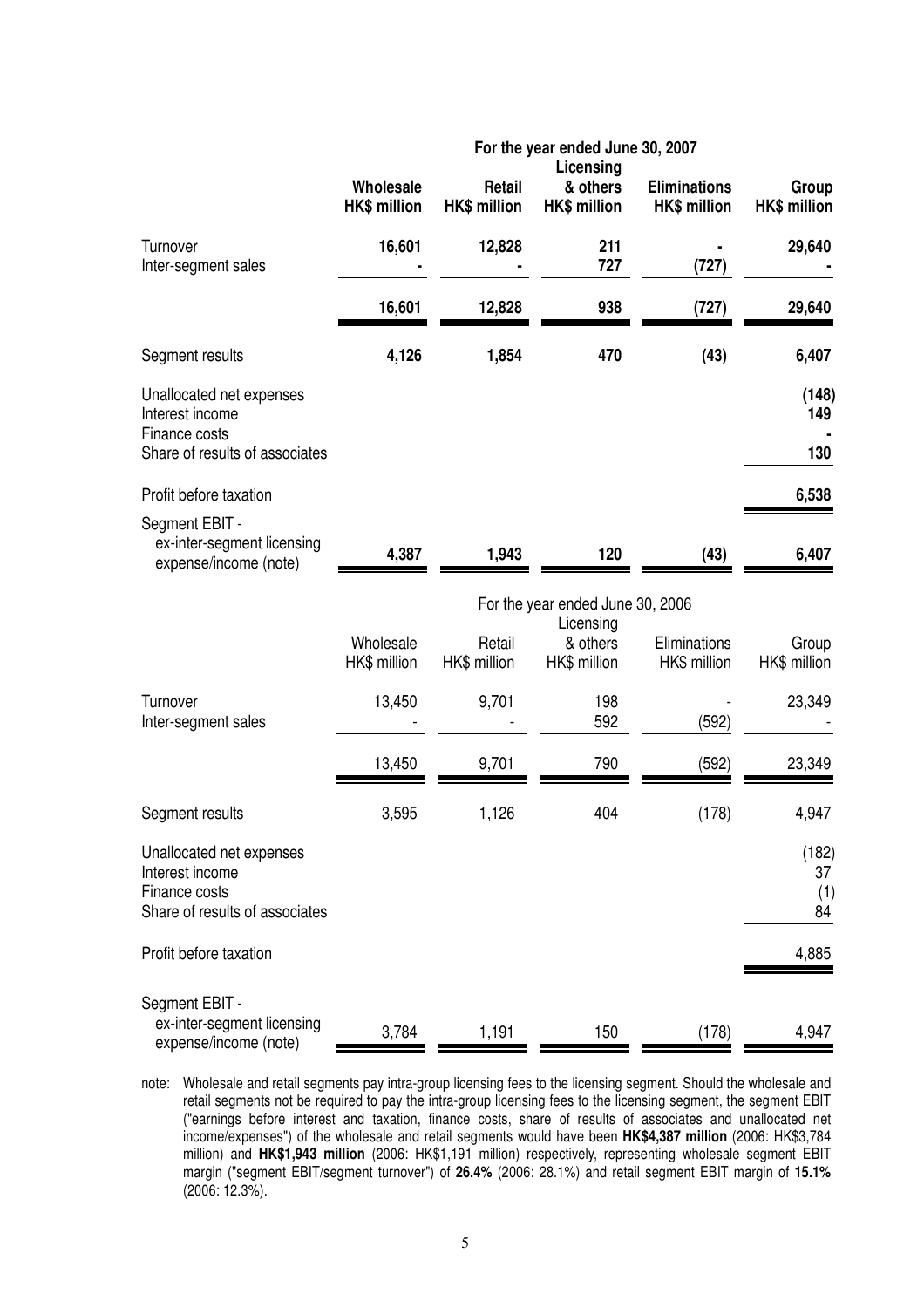# **Secondary reporting format - geographical segments**

In determining the Group's geographical segments, turnover is attributed to the segments based on the location of customers.

|                                                                                                                                                                                                                                                                                                                                                                                                                                                                                                                         | 2007<br><b>HK\$ million</b>                             | 2006<br>HK\$ million                                                             |
|-------------------------------------------------------------------------------------------------------------------------------------------------------------------------------------------------------------------------------------------------------------------------------------------------------------------------------------------------------------------------------------------------------------------------------------------------------------------------------------------------------------------------|---------------------------------------------------------|----------------------------------------------------------------------------------|
| Europe<br>Asia Pacific*<br>North America and others                                                                                                                                                                                                                                                                                                                                                                                                                                                                     | 25,573<br>3,367<br>700                                  | 19,860<br>2,887<br>602                                                           |
|                                                                                                                                                                                                                                                                                                                                                                                                                                                                                                                         | 29,640                                                  | 23,349                                                                           |
| *<br>Asia Pacific includes Asia, Australia and New Zealand                                                                                                                                                                                                                                                                                                                                                                                                                                                              |                                                         |                                                                                  |
| <b>Operating profit</b><br>3.                                                                                                                                                                                                                                                                                                                                                                                                                                                                                           |                                                         |                                                                                  |
|                                                                                                                                                                                                                                                                                                                                                                                                                                                                                                                         | 2007<br><b>HK\$ million</b>                             | 2006<br>HK\$ million                                                             |
| Operating profit is arrived at after charging and (crediting)<br>the following:                                                                                                                                                                                                                                                                                                                                                                                                                                         |                                                         |                                                                                  |
| Auditors' remuneration<br>Current year<br>Underprovision in prior year<br>Depreciation<br>Impairment of property, plant and equipment<br>Loss on disposal of property, plant and equipment<br>Amortization of prepaid lease payments<br>Operating lease rental expenses - land and buildings<br>(including variable rental of HK\$126 million (2006:<br>HK\$98 million))<br>Net exchange losses on foreign currency forward contracts<br>Other net exchange gains<br>Net charge/(write back) for provision for obsolete | 11<br>597<br>16<br>25<br>5<br>2,325<br>78<br>(54)<br>21 | 11<br>$\mathbf{1}$<br>532<br>12<br>$\overline{4}$<br>1,938<br>16<br>(42)<br>(92) |
| inventories                                                                                                                                                                                                                                                                                                                                                                                                                                                                                                             | 76                                                      | 28                                                                               |
| Provision for impairment of trade debtors/bad debts written<br>off<br>Provision for retail store exit costs                                                                                                                                                                                                                                                                                                                                                                                                             | 4                                                       | $\overline{7}$                                                                   |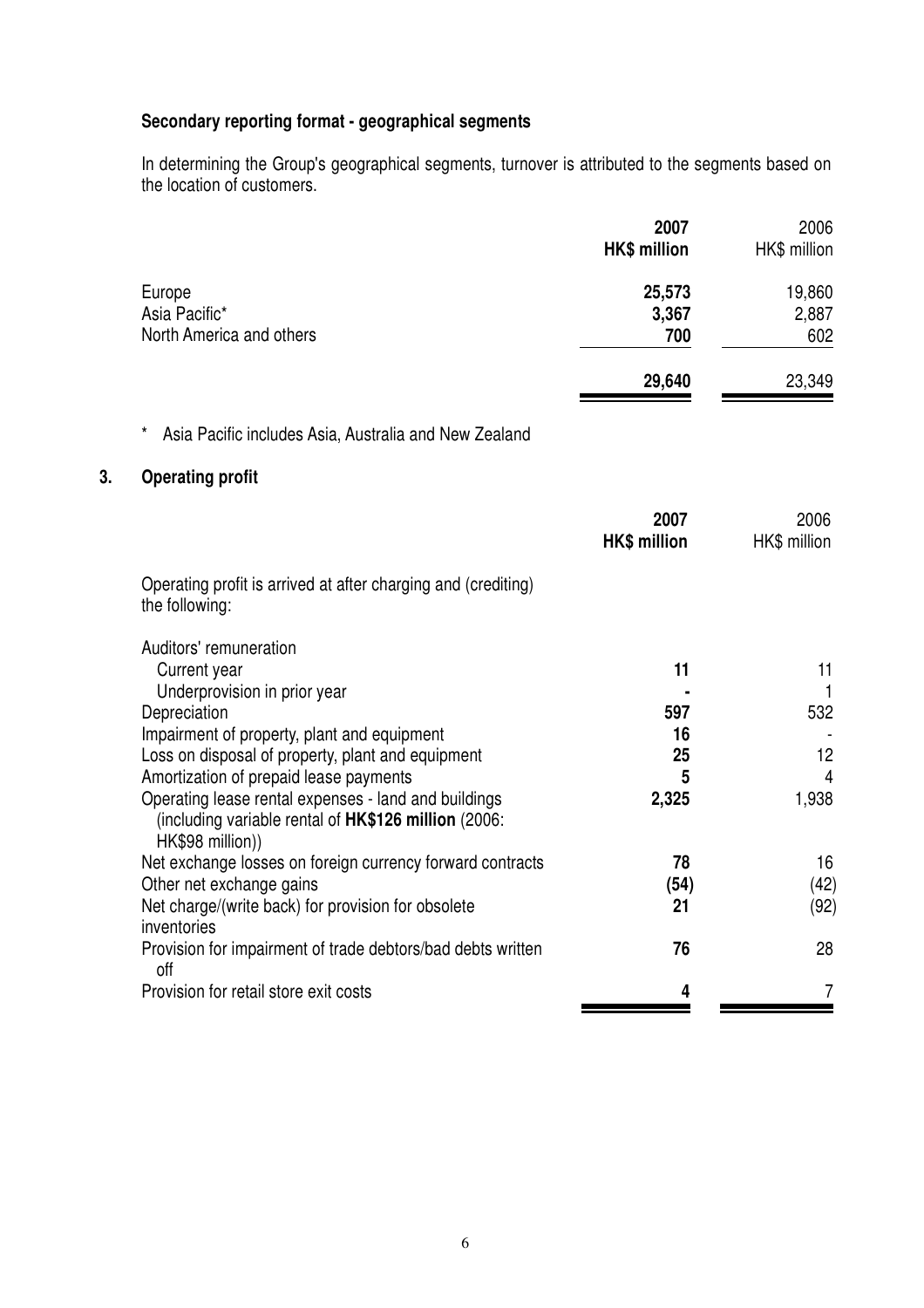## **4. Taxation**

|                                                                               | 2007<br><b>HK\$ million</b> | 2006<br>HK\$ million |
|-------------------------------------------------------------------------------|-----------------------------|----------------------|
| Current tax                                                                   |                             |                      |
| Hong Kong profits tax<br>Provision for current year                           |                             |                      |
| Overseas taxation                                                             |                             |                      |
| Provision for current year<br>Reversal of provision in respect of prior years | 1,586<br>(178)              | 1,227                |
| Deferred tax                                                                  | 1,408                       | 1,227                |
| Current year                                                                  | (50)                        | (79)                 |
| Taxation                                                                      | 1,358                       | 1,148                |

Hong Kong profits tax is calculated at **17.5%** (2006: 17.5%) on the estimated assessable profit for the year, net of tax losses carried forward, if applicable.

Overseas (outside of Hong Kong) taxation has been calculated on the estimated assessable profit for the year at the rates of taxation prevailing in the countries in which the Group companies operate, net of tax losses carried forward, if applicable.

#### **5. Dividends**

|                                                                                                                                  | 2007<br><b>HK\$ million</b> | 2006<br>HK\$ million |
|----------------------------------------------------------------------------------------------------------------------------------|-----------------------------|----------------------|
| Paid interim dividend of HK\$0.70 (2006: HK\$0.50) per share                                                                     | 861                         | 608                  |
| Proposed<br>- final dividend of HK\$1.00 (2006: HK\$0.73) per share<br>- special dividend of HK\$1.48 (2006: HK\$1.08) per share | 1,232<br>1,823              | $891*$<br>1,318*     |
|                                                                                                                                  | 3,916                       | 2,817                |

The amount of 2007 proposed final and special dividends is based on **1,231,930,434 shares** (2006: 1,220,390,434 shares as at September 13, 2006) in issue as at **August 29, 2007**. The proposed final and special dividends for 2007 will not be reflected as dividends payable in the balance sheet until they are approved at the forthcoming annual general meeting by the shareholders of the Company, and they will be recorded as an appropriation of retained profits for the year ending June 30, 2008.

\* The actual final and special dividends paid for 2006 was HK\$2,225 million due to additional shares issued during the period from September 14, 2006 to December 5, 2006, the date of closure of the register of members.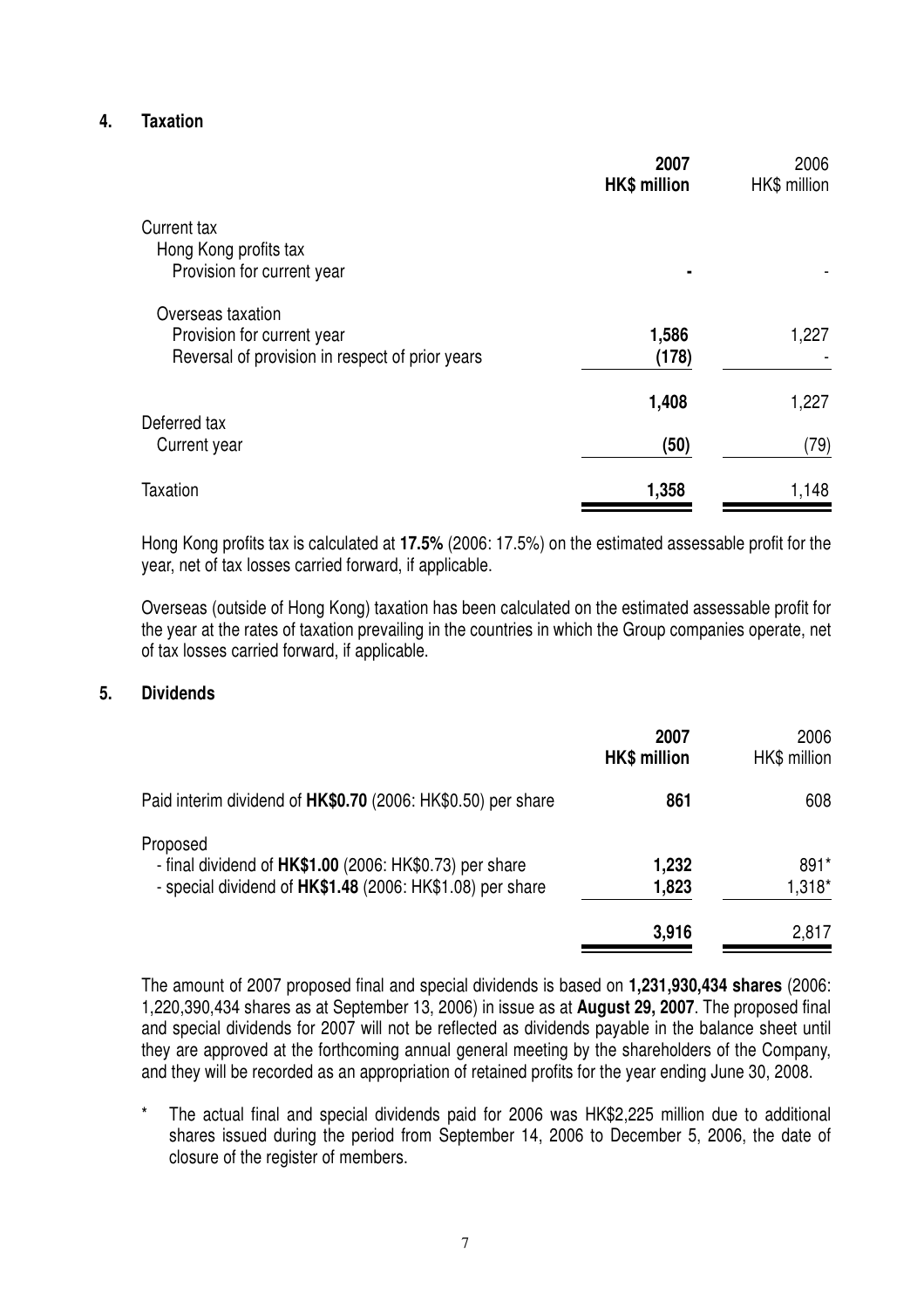#### **6. Earnings per share**

The calculation of basic earnings per share is based on the profit attributable to shareholders of **HK\$5,180 million** (2006: HK\$3,737 million) and the weighted average number of shares in issue during the year of **1,226 million** (2006: 1,209 million).

The calculation of diluted earnings per share is based on the profit attributable to shareholders of **HK\$5,180 million** (2006: HK\$3,737 million) and the weighted average number of shares in issue during the year of **1,245 million** (2006: 1,228 million) after adjusting for the number of dilutive potential ordinary shares arising from the outstanding share options granted under the Company's share option scheme.

#### **7. Debtors, deposits and prepayments**

Debtors, deposits and prepayments included trade debtors. The ageing analysis of trade debtors is as follows:

|              | 2007<br><b>HK\$ million</b> | 2006<br>HK\$ million |
|--------------|-----------------------------|----------------------|
| 0-30 days    | 2,717                       | 1,867                |
| 31-60 days   | 84                          | 53                   |
| 61-90 days   | 76                          | 41                   |
| Over 90 days | 91                          | 95                   |
|              | 2,968                       | 2,056                |

The Group's sales to retail customers are made in cash or by credit card. The Group also grants credit period, which is usually 30 days to certain wholesale and franchise customers.

#### **8. Creditors and accrued charges**

Creditors and accrued charges included trade creditors. The ageing analysis of trade creditors is as follows:

|              | 2007                | 2006         |
|--------------|---------------------|--------------|
|              | <b>HK\$ million</b> | HK\$ million |
| 0-30 days    | 1,347               | 967          |
| 31-60 days   | 55                  | 40           |
| 61-90 days   |                     | 12           |
| Over 90 days | 29                  | 38           |
|              | 1,438               | 1,057        |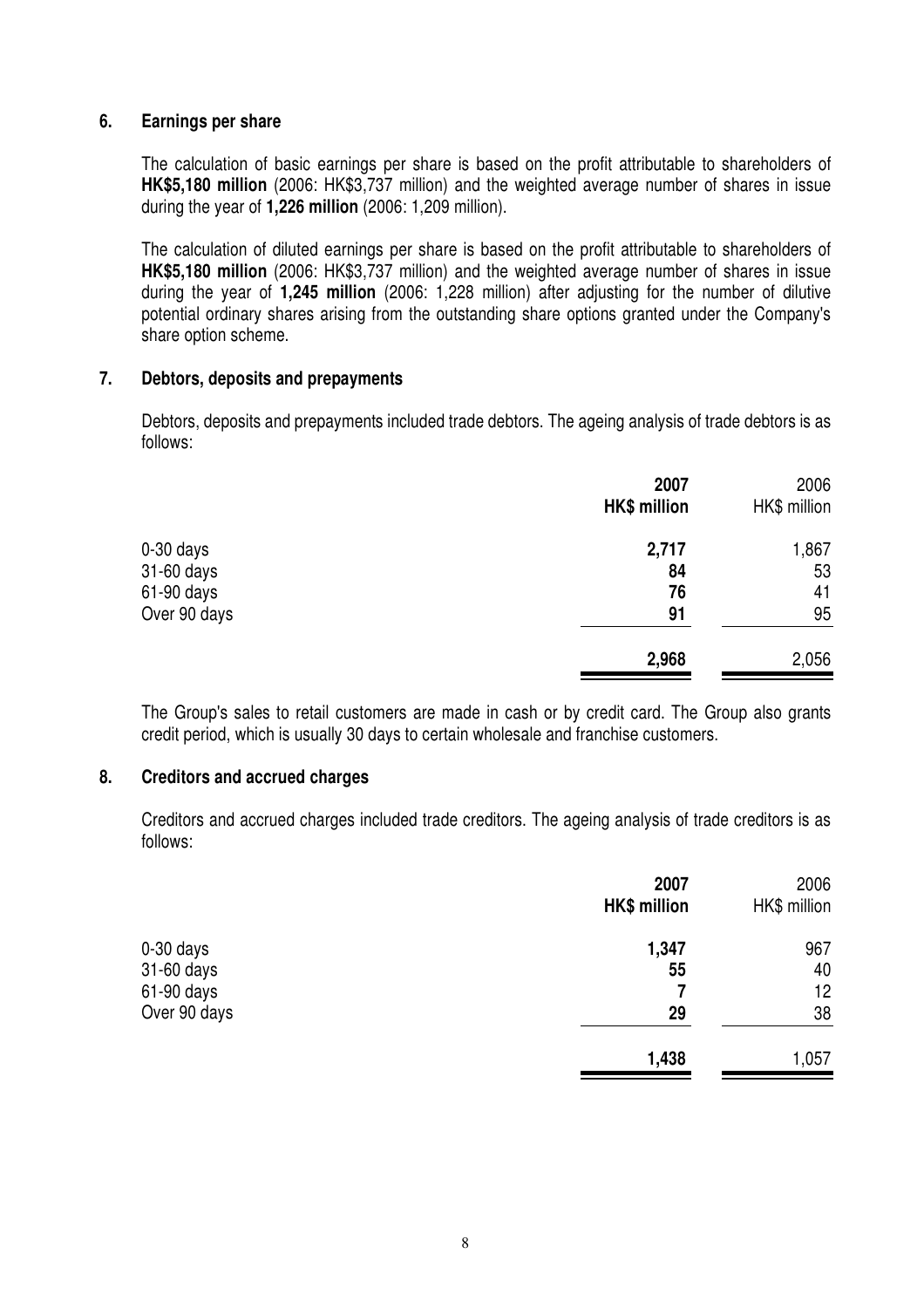## **MANAGEMENT DISCUSSION & ANALYSIS**

Esprit has once again achieved an excellent set of results, demonstrating our ability to deliver sustainable growth in turnover and earnings. Setting another new record, the Group's turnover reached HK\$29.6 billion, an increase of 26.9% in Hong Kong dollar terms. With improving efficiency, the Group's operating profit grew 31.4% to HK\$6,259 million.

## **CHANNELS OF DISTRIBUTION**

The Group continued to extend geographical reach through our multi-distribution channels, namely wholesale, retail, and licensing & others. These three channels accounted for 56.0%, 43.3% and 0.7% of the Group's turnover respectively during the financial year.

#### **Turnover by Distribution Channel**

|                              | <b>Wholesale</b> | <b>Retail</b> | Licensing &<br>others | <b>Total</b> |
|------------------------------|------------------|---------------|-----------------------|--------------|
| FY2006/2007 turnover (HK\$m) | 16,601           | 12,828        | 211                   | 29,640       |
| % growth from last year      | 23.4%            | 32.2%         | 6.6%                  | 26.9%        |

Benefiting from improving operational efficiency, our retail segment registered an EBIT margin improvement of 2.8% points to 15.1%. Together with a wholesale segment EBIT margin of 26.4%, the Group's operating profit margin recorded an improvement of 0.7% point to 21.1%.

#### **Wholesale**

After experiencing a challenging first half of the financial year, wholesale sales were back on track in the second half of the financial year following the removal of the uncertainty in relation to German value-added tax ("VAT") rate increase in January 2007. The Group's wholesale operation recorded an improving turnover growth rate, from 17.1% in the first half of the financial year, to 23.4% for the full year. This strong turnover growth was supported by both the stable performance in the core markets as well as the impressive performance in the new markets. Germany, our largest wholesale market, reported turnover growth of 21.2%, driven by the continuous wholesale network expansion in which there was a net addition of 823 Esprit's controlled-space wholesale point-of-sales during the year. At the same time, Esprit's high growth wholesale markets, such as Italy and Spain, also delivered impressive turnover growth rates at 49.3% and 72.0% with total controlled-space wholesale point-of-sales of 346 and 184 respectively.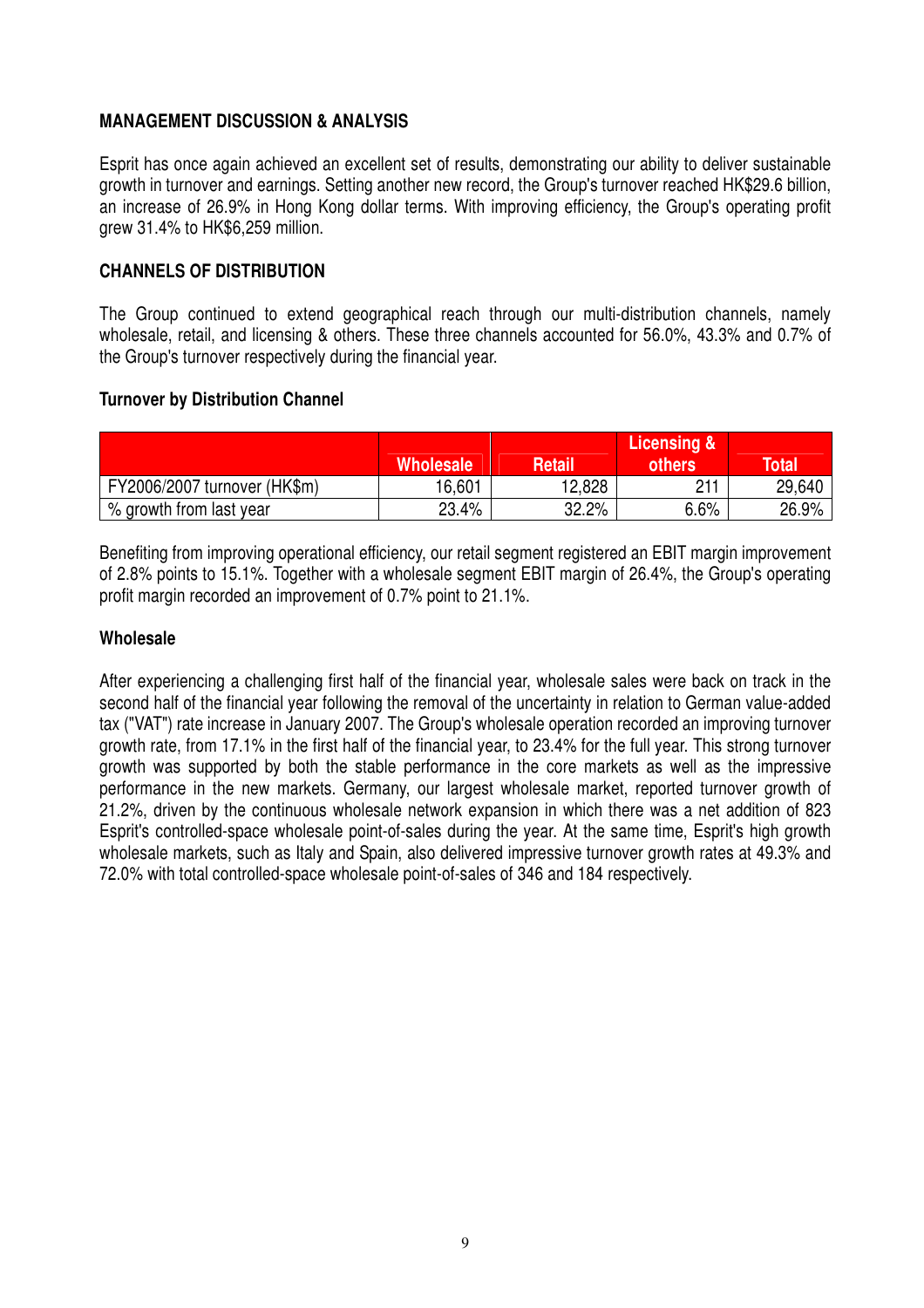## **Wholesale Turnover by Major Market**

|                            | <b>Europe</b>  |                |               | <b>Asia</b> | <b>North</b>  |                |         |              |
|----------------------------|----------------|----------------|---------------|-------------|---------------|----------------|---------|--------------|
|                            | <b>Germany</b> | <b>Benelux</b> | <b>France</b> | Scandinavia | <b>Others</b> | <b>Pacific</b> | America | <b>Total</b> |
| FY2006/2007 turnover       |                |                |               |             |               |                |         |              |
| (HK\$m)                    | 7.632          | 2,807          | .854          | 238. ا      | 1,870         | .065           | 135     | 16,601       |
| % of Group's wholesale     |                |                |               |             |               |                |         |              |
| turnover                   | 46.0%          | 16.9%          | 11.2%         | 7.4%        | 11.3%         | 6.4%           | 0.8%    | 100.0%       |
| % growth from last year    | 21.2%          | 17.4%          | 25.6%         | 33.0%       | 28.5%         | 35.9%          | 16.7%   | 23.4%        |
| Controlled wholesale space |                |                |               |             |               |                |         |              |
| growth from last year      | 17.9%          | 12.5%          | 33.3%         | 27.3%       | 23.9%         | 20.4%          | n.a     | 20.0%        |

As at June 30, 2007, the Group had over 629,000m<sup>2</sup> controlled wholesale space, a net increase of over  $104,000\,\text{m}^2$  or 20.0% increase from June 30, 2006. During the financial year, the Group's total controlled-space wholesale point-of-sales increased by 1,636 to 13,095, comprised of 1,176 partnership stores, 4,090 shop-in-stores and 7,829 identity corners.

#### **Controlled-space Wholesale Point-of-Sales by Region**

|                              |         | Europe                |                     |                      |              |
|------------------------------|---------|-----------------------|---------------------|----------------------|--------------|
|                              | Germanv | <b>Rest of Europe</b> | <b>Asia Pacific</b> | <b>North America</b> | <b>Total</b> |
| FY2006/2007 controlled-space |         |                       |                     |                      |              |
| wholesale point-of-sales     | 7.372   | 4,187                 | .311                | 225                  | 13,095       |
| Growth from last year        | 881     | 471                   | 257                 | 27                   | ,636         |

#### **Retail**

The Group believes the retail model is an effective tool to increase brand awareness. This involves selecting prime store locations, continual uplifting of store image and improving store layout.

Fueled by a strong comparable-store-sales growth of 19.8%, the Group's retail operation delivered a strong turnover growth of 32.2% to HK\$12,828 million, representing 43.3% of the Group's turnover. The enhanced merchandising strategy and increased popularity of our brand were the key drivers behind the robust retail turnover growth.

#### **Retail Turnover by Major Market**

|                         | Europe*        |                |               |                     | <b>Asia Pacific</b>                         |               |                                |              |
|-------------------------|----------------|----------------|---------------|---------------------|---------------------------------------------|---------------|--------------------------------|--------------|
|                         | <b>Germany</b> | <b>Benelux</b> | <b>Others</b> | Hong<br><b>Kong</b> | <b>Australia</b><br>& New<br><b>Zealand</b> | <b>Others</b> | <b>North</b><br><b>America</b> | <b>Total</b> |
| FY2006/2007 turnover    |                |                |               |                     |                                             |               |                                |              |
| (HK\$m)                 | 6,267          | 1,821          | 2,037         | 728                 | 621                                         | 817           | 537                            | 12,828       |
| % of Group's retail     |                |                |               |                     |                                             |               |                                |              |
| turnover                | 48.9%          | 14.2%          | 15.8%         | 5.7%                | 4.8%                                        | 6.4%          | 4.2%                           | 100.0%       |
| % growth from last year | 35.0%          | 48.7%          | 44.6%         | 12.0%               | $-0.8%$                                     | 17.3%         | 18.4%                          | 32.2%        |
| Retail selling space    |                |                |               |                     |                                             |               |                                |              |
| growth from last year   | 11.6%          |                | $-7.7\%$      |                     |                                             | 7.0%          | 6.1%                           |              |
| Comparable-store-sales  |                |                |               |                     |                                             |               |                                |              |
| growth from last year   | 23.4%          |                |               | 2.5%                |                                             |               | 11.0%                          | 19.8%        |

Restated FY2005/2006 retail turnover to reflect e-shop turnover in the originating country of sales in Europe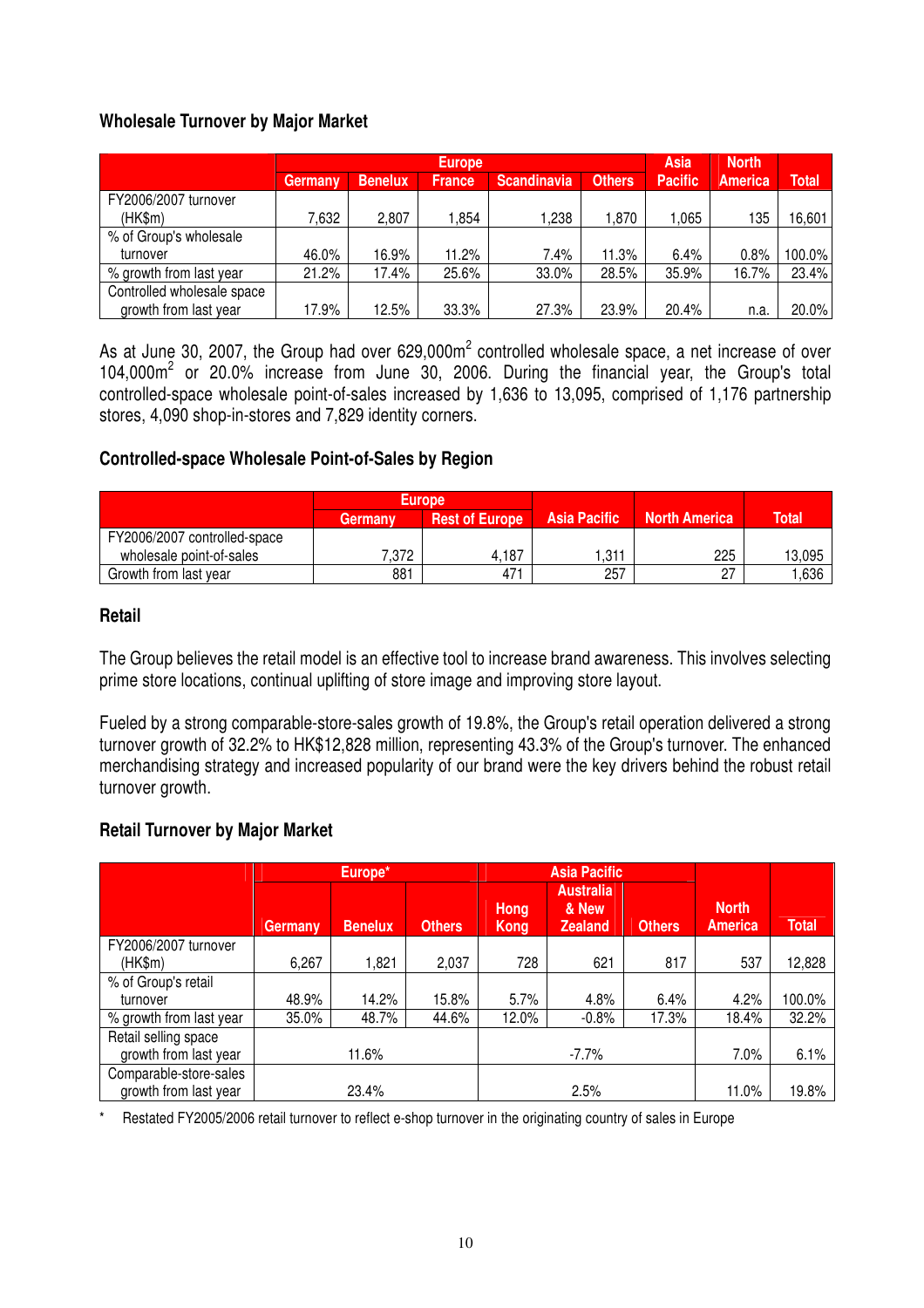During the financial year, the Group invested around HK\$500 million in opening 90 new directly managed retail stores and refurbishing the existing directly managed retail stores. Among these new directly managed retail stores, 52 were located in Asia Pacific while 30 and 8 were located in Europe and North America respectively. At the same time, 154 directly managed retail stores were closed during the financial year, with 51 and 71 of these closed stores being Esprit stores in Australia and Red Earth counters in Asia respectively. As at June 30, 2007, the Group had 604 directly managed retail stores with 237,719m<sup>2</sup> retail selling space worldwide.

On-line shopping is a global trend. We foresee a bright future in this channel of distribution and therefore have integrated internet sales as part of our distribution strategy. We will continue to roll out on-line shopping platform internationally to capitalize on such trend.

## **Licensing**

Working with around 30 licensees, our licensing operation offered over 30 categories of Esprit licensed products to consumers worldwide. Fragrance, Eyewear, Timewear and Jewelry are the major licensed product categories. During the financial year, the Esprit golf line was also successfully launched in the China market. In future, we will launch maternity licensed product category and expand the home product category range.

#### **REGIONS**

## **Turnover by Region**

|                              |         | Europe <sup>*</sup>   |                     | <b>North</b>                 |        |
|------------------------------|---------|-----------------------|---------------------|------------------------------|--------|
|                              | Germany | <b>Rest of Europe</b> | <b>Asia Pacific</b> | <b>America</b><br>and others | Total  |
| FY2006/2007 turnover (HK\$m) | 13.935  | 11.638                | 3,367               | 700                          | 29,640 |
| % of Group's turnover        | 47.0%   | 39.2%                 | 11.4%               | 2.4%                         | 100.0% |
| % growth from last year      | 27.1%   | 30.8%                 | 16.6%               | 16.3%                        | 26.9%  |

\* Restated FY2005/2006 retail turnover to reflect e-shop turnover in the originating country of sales in Europe

#### **Europe**

During the financial year, our turnover in Europe rose by 28.8% to HK\$25,573 million, accounted for 86.2% of the Group's turnover. The region remained our largest wholesale and retail market. Our wholesale turnover in Europe grew 22.7% to HK\$15,401 million, driven by the net addition of over 1,200 controlled-space wholesale point-of-sales or over 84,000m<sup>2</sup> controlled wholesale space. Our retail turnover in Europe grew even stronger by 39.2%, backed by the strong comparable-store-sales growth of 23.4% and an increase of 11.6% or 16,672 $m^2$  in retail selling space.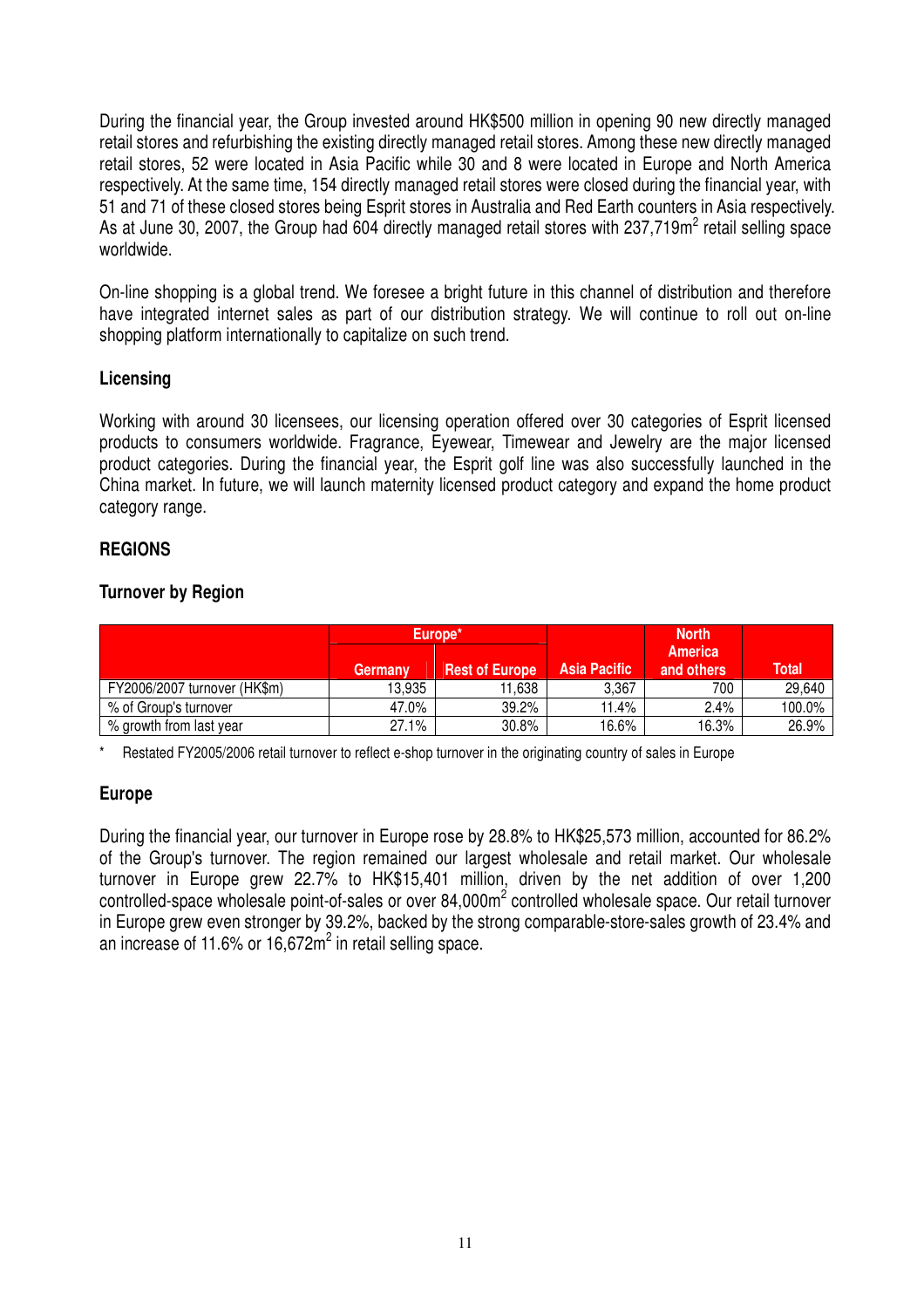In general, all our European markets delivered strong results in the financial year. Germany and Benelux, our core markets, delivered solid turnover growth rates of 27.1% and 28.0% respectively, as we continued to grow our wholesale and retail distribution networks in these markets. Despite of the increase of VAT rate in Germany, the country reported a respectable wholesale and retail turnover growth rates of 21.2% and 35.0% which were driven by 17.9% increase in controlled wholesale space and 10.8% increase in retail selling space respectively, plus 22.0% comparable-store-sales growth. France, our third largest market in Europe, also continued to report a robust turnover growth rate of 35.3% driven by additional sales contribution from new retail selling space, which increased by 16.6% and represented 11.5% of the total net new retail selling space of the Group.

Besides the strong performance reported in our core markets, the Group continued to expand its geographical footprint in emerging markets. During the financial year, impressive turnover growth rates of 26.8%, 49.3% and 72.0% were recorded in the UK, Italy and Spain respectively. Also, the Group has established a number of new wholesale partnerships in Eastern Europe.

## **Asia Pacific**

Asia Pacific contributed 11.4% of the Group's turnover, delivered a stable turnover growth of 16.6%. On one hand, our core Asian retail market continued to recover with improving profitability, driven by store renovation that helped improving the brand image in such market. The retail profitability of the Asia region showed continual improvement. Taiwan has recorded negative turnover growth from last year at -5.6% but we saw pick up in the second half of the financial year. Encouraging results were also found in Australia and New Zealand following the ongoing restructuring of their operations. Turnover growth in these countries improved from -11.4% in the first half of the financial year to 9.2% in the second half. Riding on these positive signs, the Group will accelerate its retail expansion in Taiwan, Australia and New Zealand in the next financial year.

Relentless efforts in nurturing new markets are also bearing fruits. Under close cooperation with our business partners, we expanded our controlled wholesale space in India and the Middle East by adding 10 and 29 controlled-space wholesale point-of-sales to 14 and 61 respectively during the financial year, and remarkable turnover growth was posted by these countries at 135.0% and 48.8% respectively. The Group also entered new partnerships in Korea with a net opening of 8 controlled-space wholesale point-of-sales during the financial year. The Group sees huge growth potential in these Asian markets going forward.

#### **North America and Others**

North America and others, represented 2.4% of the Group's turnover during the financial year, recorded a stable turnover growth rate of 16.3% to HK\$700 million. North America retail and wholesale operations recorded turnover growth rates of 18.4% and 16.7% respectively. During the financial year, the Group opened 8 new directly managed retail stores, bringing the total number of directly managed retail stores to 64. On the wholesale front, the Group continued its expansion through partnering with local department stores.

The Group will continue its investment to further strengthen our presence in the region. The Group plans to open over 10 new directly managed retail stores in the region in the new financial year, including the opening of a new flagship store in the Fifth Avenue, New York, during the first half of the next financial year. The Group also believes the continuous development of our retail distribution network is an effective way to rebuild recognition of the Esprit brand to our target customers, which also complements the wholesale development in the region.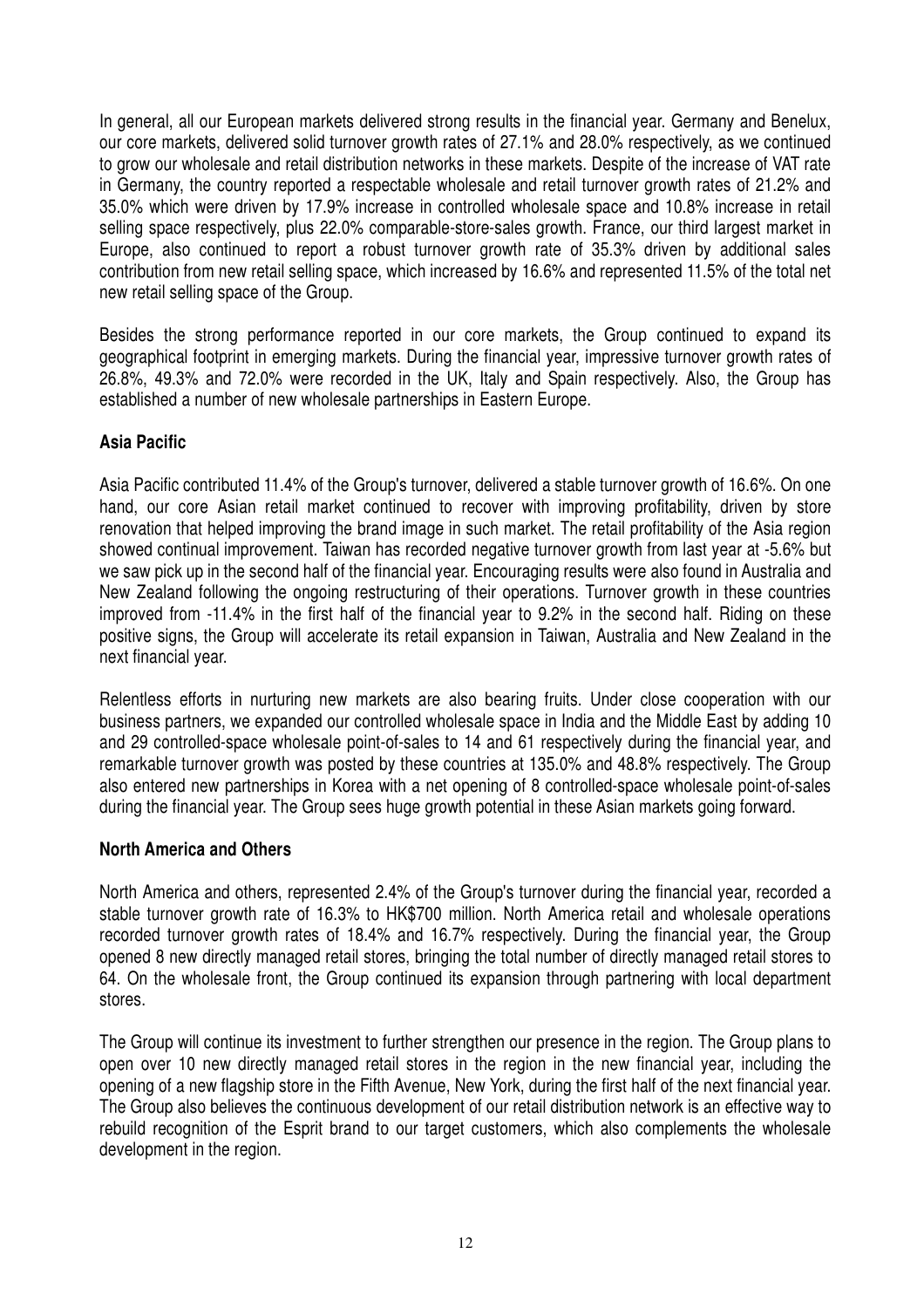# **PRODUCTS**

During the financial year, all key Esprit and edc product divisions recorded double digit percentage turnover growth rates, with edc posting the highest turnover growth rate of 46.4%. Compared with the Group's turnover growth rate of 26.9%, inventory only grew by less than 10% demonstrating improved inventory control and increasing popularity of our products. The Group's commitment to expand the brand and product portfolio was reflected by branching out edc from Esprit as a separate brand.

## **Turnover by Product**

|               | <b>Casual</b><br><b>Women</b> | <b>Casual</b><br><b>Men</b> | <b>Collection</b> | <b>Shoes</b> | <b>Accessories</b> | edc<br><b>Women</b> | edc<br><b>Men</b> | Others* | <b>Total</b> |
|---------------|-------------------------------|-----------------------------|-------------------|--------------|--------------------|---------------------|-------------------|---------|--------------|
| FY2006/2007   |                               |                             |                   |              |                    |                     |                   |         |              |
| turnover      |                               |                             |                   |              |                    |                     |                   |         |              |
| (HK\$m)       | 10.591                        | 3,272                       | 2,518             | ,567         | 1,423              | 5,271               | 685               | 4,313   | 29,640       |
| % of Group's  |                               |                             |                   |              |                    |                     |                   |         |              |
| turnover      | 35.7%                         | 11.1%                       | 8.5%              | 5.3%         | 4.8%               | 17.8%               | 2.3%              | 14.5%   | 100.0%       |
| % growth from |                               |                             |                   |              |                    |                     |                   |         |              |
| last vear     | 23.6%                         | 32.9%                       | 17.1%             | 29.7%        | 25.2%              | 42.2%               | 88.8%             | 14.8%   | 26.9%        |

\* Others includes Kids, Sports, Bodywear, Salon, Licensed products and Red Earth

During the financial year, Casual Women remained the largest product category of the Group followed by edc Women. Thanks to the increasing popularity of the edc brand, both edc Women and edc Men recorded remarkable turnover growth rates and they collectively accounted for 20.1% of the Group's turnover during the financial year, up from 17.4% as recorded in the last financial year. The recent launch of edc shoes, a line of cool, fresh and lively design shoes, will further strengthen the edc product portfolio and growth momentum in future.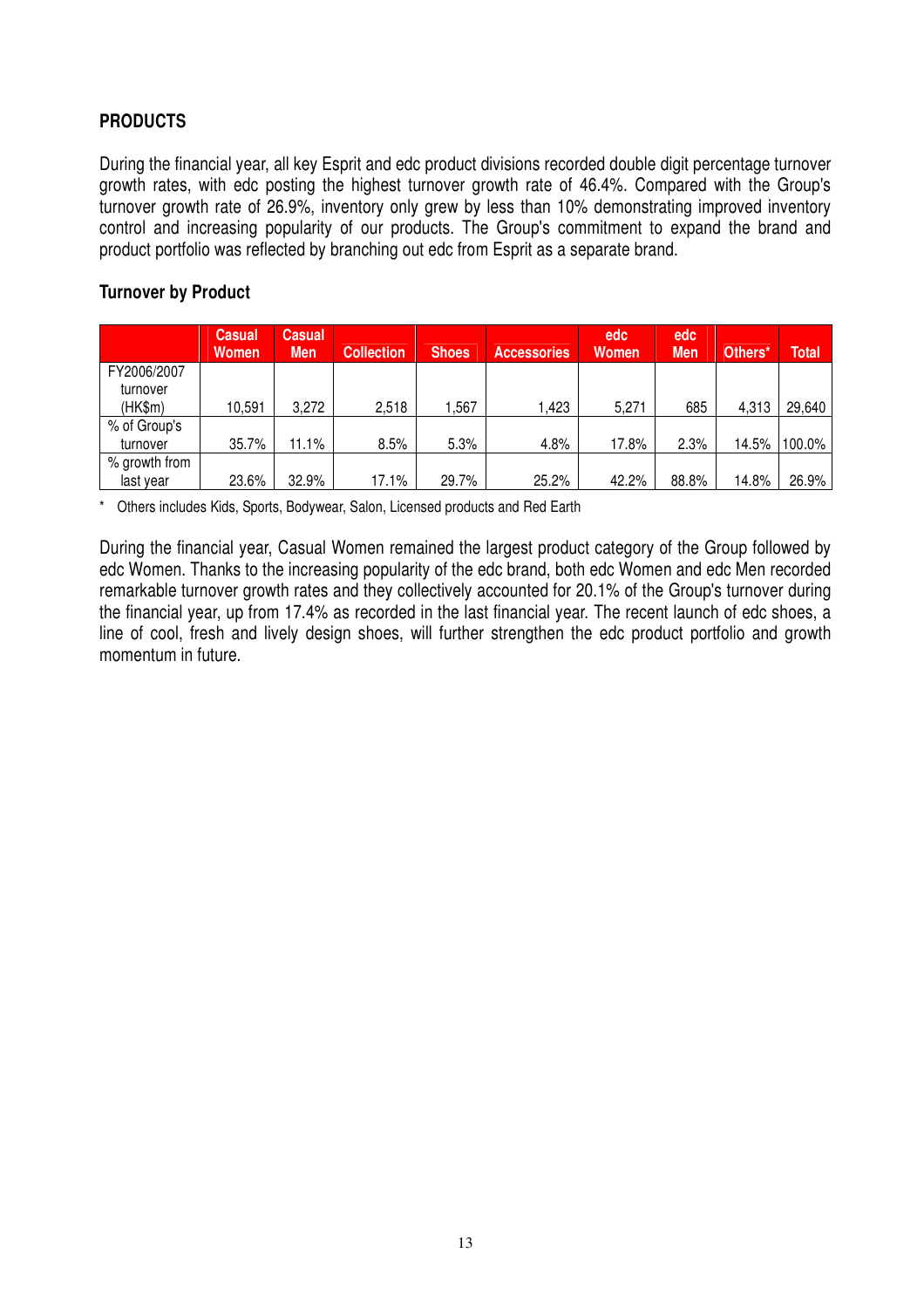## **PROSPECTS**

The success of the Esprit brand and our competence in brand management has enabled us to generate respectable growth over the past years. Looking ahead, we will continue to focus on 1) expansion of our distribution network, 2) further development in high growth potential markets, and 3) expansion of brand and product range, to drive sustainable and profitable growth.

We see vast potential for expansion in our core markets. Over HK\$1 billion will be spent on opening new stores and renovating existing stores with a planned net addition of over 100 new directly managed retail stores or 31,000m<sup>2</sup> retail selling space. On the other hand, over 2,000 new controlled-space wholesale point-of-sales are expected to be added with over half of the new controlled wholesale space being partnership stores, which are relatively bigger in size and more instrumental in brand building.

Riding on our strong brand equity in Europe, the Group will continue focusing on developing high growth potential markets such as France, the UK, Spain and Scandinavia. With brand building being a top priority, these markets will speed up their retail network expansion with a total net increase of over  $9,000\text{m}^2$  retail selling space. Over 15 new directly managed retail stores are planned in France. In the UK, we will expand our reach outside London to Manchester, Liverpool and Glasgow. In Spain, we will have flagship stores in Barcelona and Madrid. For Scandinavia, retail stores roll-out are planned in Finland, Norway and Denmark. In Asia Pacific, while Hong Kong remains our focus retail market, retail expansion will resume in Taiwan and Australia with a net addition of approximately 5 and 30 new directly managed retail stores in these locations respectively. Last but not least, we will continue to explore growth opportunities with our partners in Spain, Italy, India and the Middle East.

We believe diversifying our brand portfolio is crucial to the long-term success of the Group. Therefore, we see the separation of edc from Esprit a major milestone for the Group. As at June 30, 2007, there were around 13 standalone edc stores located in Germany, Benelux and Switzerland and new edc standalone stores are planned in France, Austria, Hong Kong and India in the new financial year. In addition, edc has teamed up with MTV to produce a multi-national promotional campaign that will be launched in Europe and the Asia Pacific region in the first half of the new financial year. We are very excited about this major event as we believe this marketing campaign will help further strengthen edc's brand positioning and distinguish its identity to its target customers. While we will continue to enrich edc product portfolio, a new product line under the Esprit family, "de. corp ESPRIT URBAN CASUAL" will be launched in Spring 2008. Furthermore, the Group has adopted an open attitude to explore acquisition opportunities. Enhancing shareholder value will be our key consideration in assessing any potential transaction.

Entering the new financial year, the Group targets to maintain the growth momentum and a stable operating profit margin. Wholesale orders booked to December 2007 showed a mid-teen percentage year-on-year growth. As a consequence of the recent tax reform in Germany, the Group's effective tax rate is expected to be reduced by 2-3% points going forward provided that there is no material change in circumstances. The Group is confident in its proven business model that enables us to overcome new challenges in the increasingly competitive operating environment and sustain our performance in the years to come.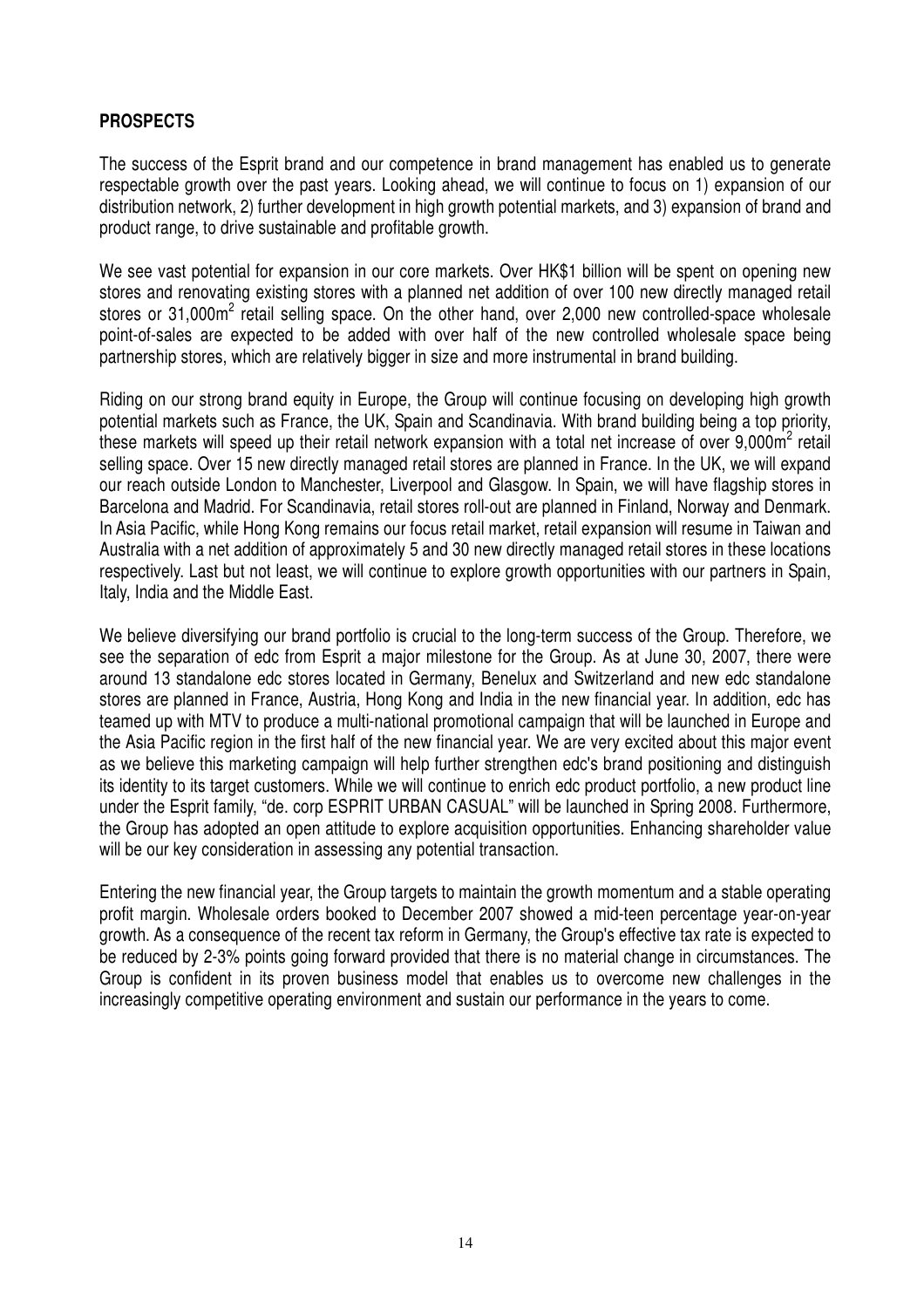## **FINANCIAL REVIEW**

## **Turnover**

During the financial year, the Group continued to benefit from its strong organic growth, achieving double digit percentage turnover growth rate of 26.9% to HK\$29.6 billion. While Europe remains the major driver, it is encouraging to see that both Asia Pacific and North America also contributed to this strong turnover growth.

## **Profitability**

The Group's operating profit increased by 31.4% to HK\$6,259 million, with operating profit margin moving up modestly by 0.7% point to 21.1%, mainly due to the EBIT margin improvement of the retail segment.

Our China associated companies also recorded satisfactory results during the financial year. Their profit contribution increased from HK\$84 million to HK\$130 million due to strong turnover growth and an improving EBIT margin.

The Group's earnings before tax rose to HK\$6,538 million, representing an increase of 33.8% from the last financial year. The overall effective tax rate was lowered for the financial year mainly due to an one-time tax provision write-back arising out of final determination of tax dispute in Germany. With higher turnover, expanded margins and lower overall effective tax rate, net earnings of the Group increased by 38.6% to HK\$5,180 million and net earnings margin expanded by 1.5% points to 17.5%. Return on asset ratio expanded by 2.0% points to 34.7% while return on equity improved by 2.6% points to 48.9% from that of the last financial year.

#### **Earnings Per Share**

Based on the 1,226,436,242 weighted average number of ordinary shares in issue during the financial year, the basic earnings per share were HK\$4.22, an increase of 36.6% from the last financial year.

#### **Liquidity and Financial Resources**

Our liquidity and financial position continued to improve. As at June 30, 2007, the Group had a net cash balance of HK\$5,232 million, an increase of 111.9% from June 30, 2006. This strong financial position is mainly a result of increasing net cash inflow from operating activities, which increased by 71.6% over the last financial year to HK\$5,881 million.

As at June 30, 2007, the Group had no long-term bank borrowings and did not pledge any assets as security for overdraft or any short-term revolving facility. Our debt-to-equity ratio (interest bearing external borrowings divided by shareholders' funds) was 0% while our current ratio (current assets divided by current liabilities) improved to 2.5 as at June 30, 2007 (June 30, 2006: 2.3).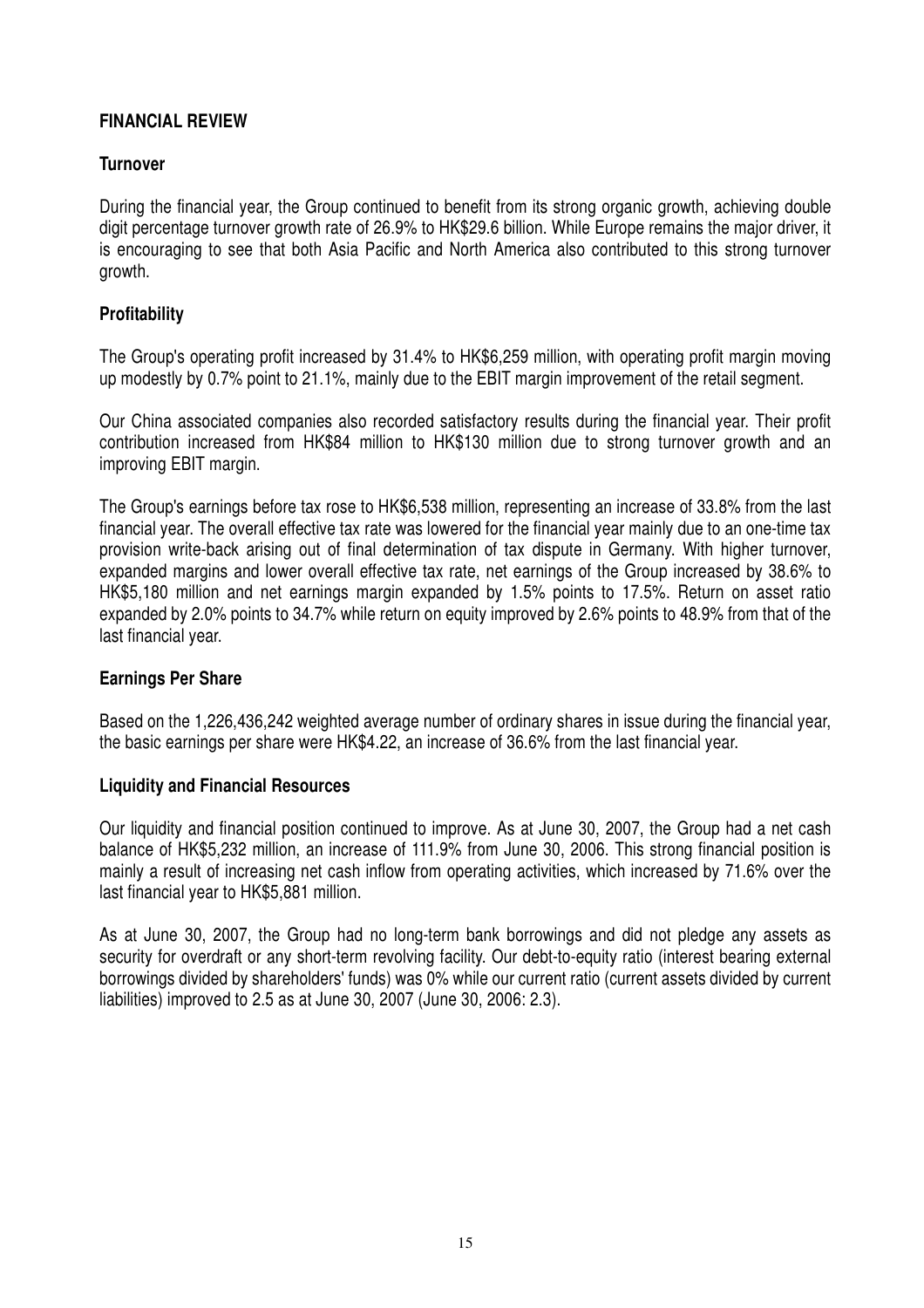## **Foreign Exchange**

To minimize our foreign exchange exposure on sourcing costs for merchandise produced for Europe in Asia, most of the suppliers in Asia were asked to quote and settle in Euros. In addition, the Group entered into foreign exchange forward contracts with major and reputable financial institutions to hedge foreign exchange risk. The notional amount of outstanding forward contracts amounted to HK\$948 million as at June 30, 2007, a decrease of HK\$384 million over the balance of HK\$1,332 million as at June 30, 2006.

## **HUMAN RESOURCES**

As at June 30, 2007, the Group employed over 9,600 staff (June 30, 2006: 8,400), after converting to full-time position terms, around the globe. Remuneration packages that take into account of business performance, market practices and competitive market conditions are offered to employees in compensation for their contributions. In addition, share options and discretionary bonuses are also granted based on the Group's and individual's performances. Employees are connected through the Group's quarterly newsletters and global intranet.

#### **DIVIDENDS**

With the strong profitability and our solid financial position, the Board is pleased to recommend the distribution of a final dividend of HK\$1.00 per share (FY2005/2006: HK\$0.73) and a special dividend of HK\$1.48 per share (FY2005/2006: HK\$1.08) for the year ended June 30, 2007. Subject to the approval of shareholders of the Company at the forthcoming annual general meeting, the dividends will be payable on or about Friday, December 7, 2007 to the shareholders whose names appear on the Registers of Members of the Company at close of business on Tuesday, December 4, 2007. The relevant dividend warrants will be despatched to shareholders on or about Thursday, December 6, 2007.

The total dividend, including the interim dividend paid and the proposed final and special dividends, represents a total full year dividend payout ratio of 75.4% (FY2005/2006: 74.8%). The Board will continue to review the Group's financial position and capital needs every year in deciding its dividend recommendation going forward.

#### **CLOSURE OF REGISTERS OF MEMBERS**

The Registers of Members of the Company will be closed from Wednesday, November 28, 2007 to Tuesday, December 4, 2007, both days inclusive, during which period no transfer of shares will be effected.

In order to qualify for the final and special dividends mentioned above, all transfers accompanied by the relevant share certificates must be lodged with the Company's branch share registrar in Hong Kong, Tricor Secretaries Limited, at 26/F., Tesbury Centre, 28 Queen's Road East, Wanchai, Hong Kong not later than 4:00 p.m. on Tuesday, November 27, 2007.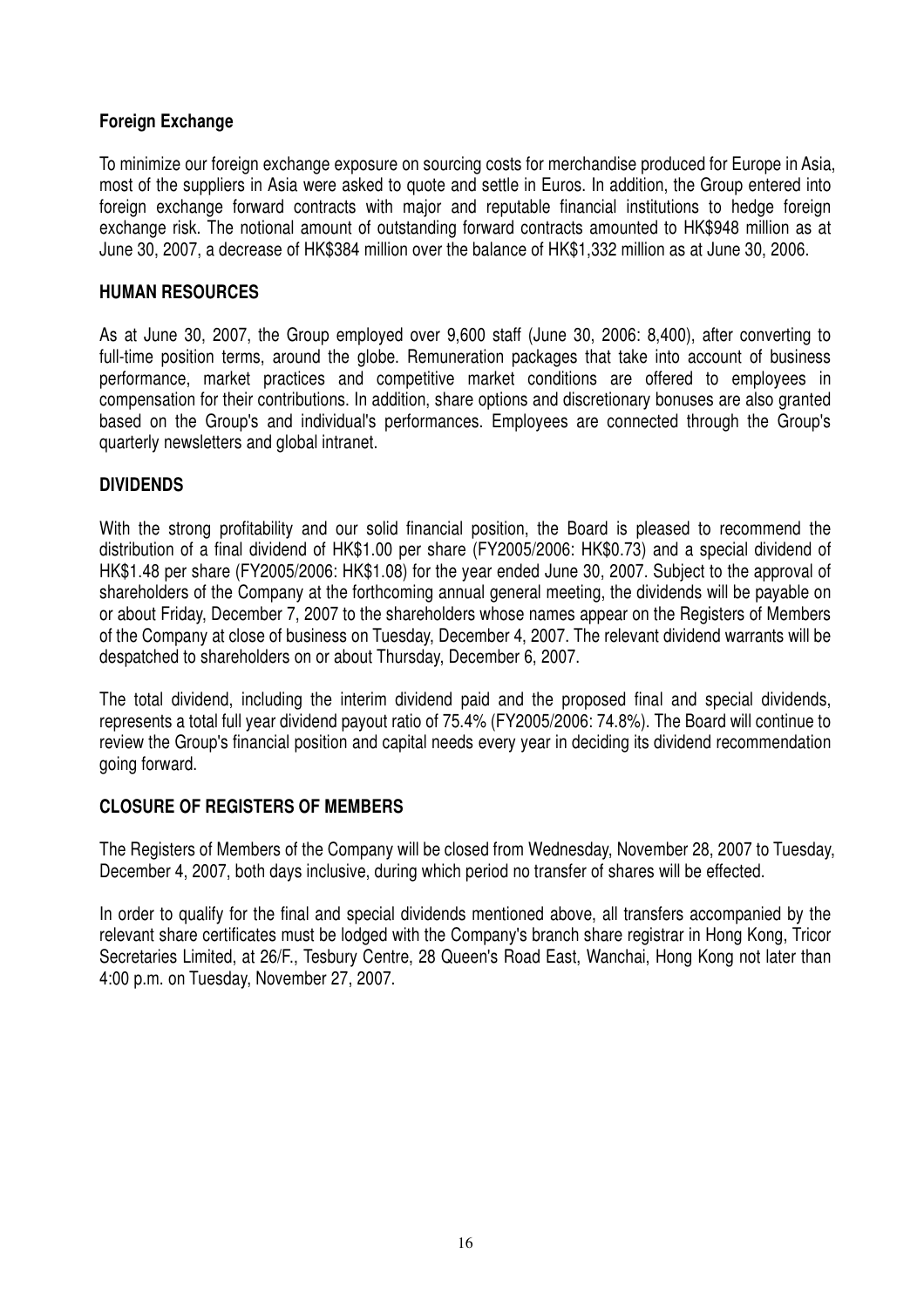## **PURCHASE, SALE OR REDEMPTION OF THE COMPANY'S SECURITIES**

Neither the Company nor any of its subsidiaries have purchased, sold or redeemed any of the Company's listed securities during the financial year.

## **AUDIT COMMITTEE**

In compliance with the Rules Governing the Listing of Securities on The Stock Exchange of Hong Kong Limited (the "Listing Rules"), the Company has an audit committee comprises four Non-executive Directors, three of whom are independent. The Audit Committee has reviewed the accounting principles and practices adopted by the Group and discussed auditing, internal controls and financial reporting matters including a review of the consolidated results of the Group for the year ended June 30, 2007.

## **CORPORATE GOVERNANCE**

The Company has complied with the code provisions of Code on Corporate Governance Practices (the "Code") as set out in Appendix 14 of the Listing Rules throughout the year ended June 30, 2007, with the deviations as stated below:

Under the code provision A.2.1 of the Code, the roles of chairman and chief executive officer should be separated and should not be performed by the same individual. Mr. Heinz Jürgen Krogner-Kornalik, Group CEO, was unanimously elected by the Board as Chairman on December 5, 2006. The dual role arrangement is considered to be appropriate by the Board at the current stage of development of the Company and will be reviewed periodically.

Under the code provision A.4.1 of the Code, non-executive directors should be appointed for a specific term, subject to re-election. Non-executive directors of the Company have not been appointed for a specific term. However, under Bye-law 87 of the Company's Bye-laws, all Directors, including Non-executive directors of the Company, are subject to retirement by rotation and re-election in the annual general meeting of the Company and each Director is effectively appointed under an average term of 3 years.

The Company has strong commitment to act responsibly and therefore places a great deal of emphasis on ethical sourcing practices and enforces this belief with our suppliers and business partners. Social compliance audits are also performed regularly.

Our continuing effort to enhance shareholder value has gained market recognition in the past year. The Company was ranked as the "New Growth Stock" by Börse Aktuell, the highest average analyst rating among Hang Seng Index constituents by Bloomberg and one of the "Fabulous 50" by Forbes Asia.

## **MODEL CODE FOR SECURITIES TRANSACTIONS BY DIRECTORS**

The Company has adopted a code of conduct regarding Directors' securities transactions on terms no less exacting than the required standard set out in the Model Code for Securities Transactions by Directors of Listed Issuers ("Model Code") as contained in Appendix 10 to the Listing Rules.

The Company has made specific enquiry with all Directors and all of them confirmed that they have complied with the required standard set out in the Model Code for the year ended June 30, 2007.